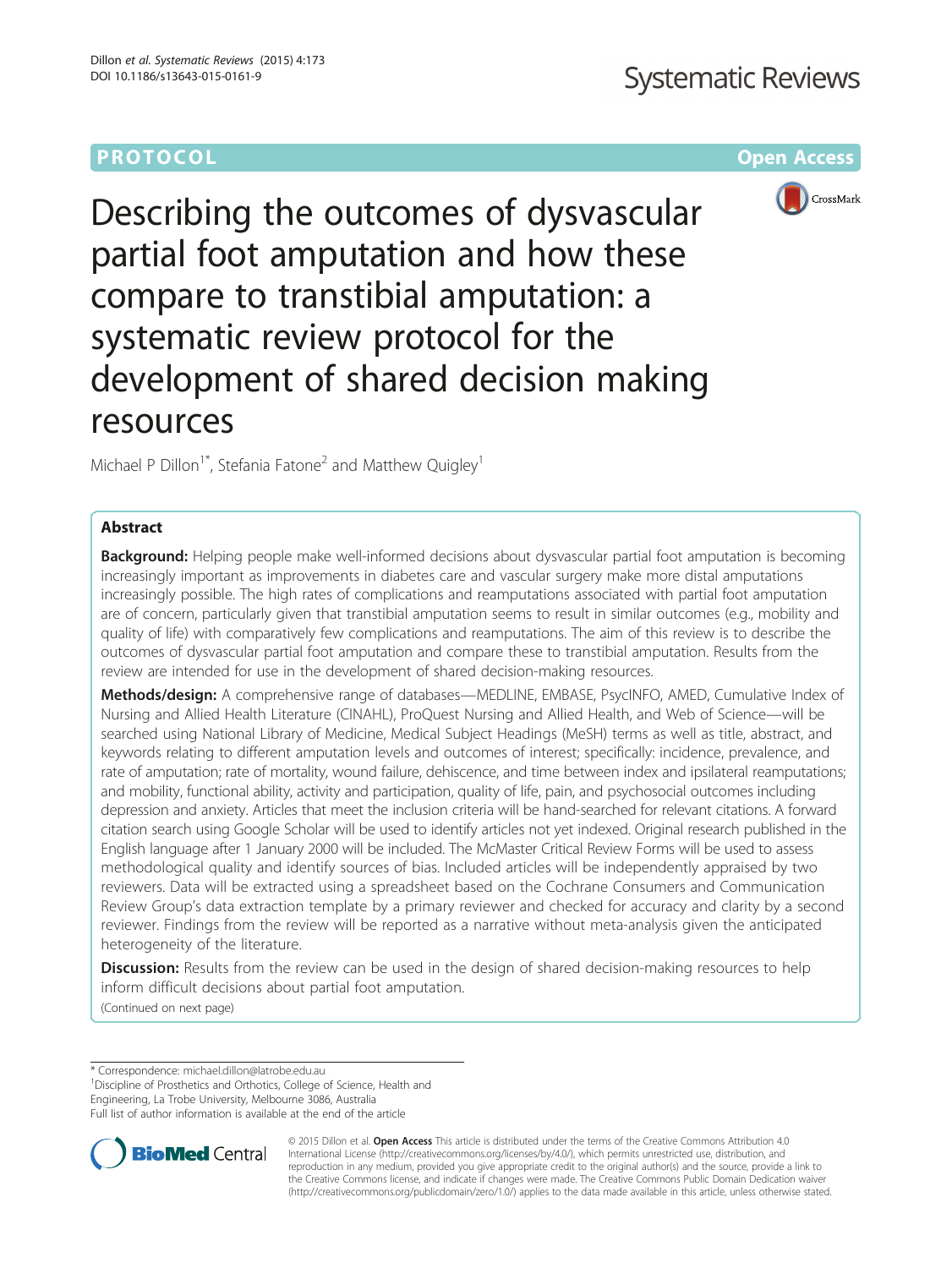(Continued from previous page)

Systematic review registration: PROSPERO [CRD42015029186](http://www.crd.york.ac.uk/PROSPERO/display_record.asp?ID=CRD42015029186)

Keywords: Systematic review, Amputation, Partial foot, Transtibial, Shared decision-making, Epidemiology, Mortality, Mobility, Participation, Function, Quality of life

### Background

Lower limb amputation is an all too common sequel to advanced peripheral vascular disease and the long-term effects of diabetes that results in a wide range of adverse health outcomes such as impaired mobility [\[1, 2\]](#page-7-0), chronic pain [\[3\]](#page-7-0), and depression [[4](#page-7-0)]. These consequences of lower limb amputation often lead to significant disability and reduced quality of life [\[5](#page-7-0), [6\]](#page-7-0). Therefore, it is not surprising that the decision to proceed with amputation surgery is a difficult one, even for people facing decisions about, socalled, minor or partial foot amputation.

Helping people make well-informed decisions about partial foot amputation has become increasingly important given that, over the last 15 years, there has been a dramatic shift in the types of lower limb amputation performed [\[7](#page-7-0)– [11](#page-7-0)]. The incidence of transtibial amputation has declined steadily since about the year 2000 [\[7](#page-7-0), [12](#page-7-0)–[15](#page-7-0)], and there is some evidence that partial foot amputation has increased proportionately [\[7](#page-7-0), [10, 13](#page-7-0)]. If these trends hold true into the future, the incidence of partial foot amputation is estimated to triple across the first half of this century [\[7\]](#page-7-0).

However, there is some uncertainty about these observations given the way different health jurisdictions and researchers measure and report these data [[16](#page-7-0), [17](#page-7-0)]. For example, counting of first-ever (index) amputation underestimates the number of surgeries compared to counting all amputation procedures but may better capture the number of people affected [[16](#page-7-0), [17\]](#page-7-0). This is particularly problematic in people with partial foot amputation given that one third of amputations are revised to a higher level [[18](#page-7-0)–[22\]](#page-7-0). Many studies only count major amputations (e.g., above-the-ankle) [[14](#page-7-0), [23\]](#page-7-0) and under-report the incidence of all lower limb amputations given that up to three quarters of all lower limb amputations are partial foot amputations [[7, 24\]](#page-7-0).

These variations in study design cloud our understanding of changes in types of lower limb amputations being performed; particularly the shift from transtibial to partial foot amputation. A better understanding of these changes is important to help plan for the increased number of people living with partial foot amputation and the specialist clinical services they require (e.g., wound care and high-risk foot clinics and prosthetic, orthotic, and pedorthic services).

The shift to a more distal, partial foot amputation will be seen by many as a significant improvement given the assumption that a more distal amputation results in better outcomes such as improved mobility [\[25\]](#page-7-0), improved quality of life [[26](#page-7-0)–[28\]](#page-7-0), and lower mortality [[29](#page-7-0)–[31\]](#page-7-0). However, partial foot amputation has been associated with a significant rate of failure and numerous complications. Between 30 and 50 % of people with partial foot amputation will experience complications including : dehiscence, ulceration, or complete failure of the wound to heal [[22](#page-7-0), [26, 27](#page-7-0), [32](#page-8-0)–[34\]](#page-8-0). Only about 50 % of all partial foot amputations heal with no appreciable difference based on the level of partial foot amputation [\[19](#page-7-0)–[22](#page-7-0), [35, 36\]](#page-8-0). The rate of healing of partial foot amputation is only about 10 % better in non-diabetic populations, making it difficult to conclude that the high failure rate is simply a reflection of advanced systemic disease [[20](#page-7-0)–[22\]](#page-7-0). About one third of people with an initial partial foot amputation will require revision surgery, irrespective of the level of partial foot amputation, even toe amputation [\[18](#page-7-0)–[22,](#page-7-0) [36, 37](#page-8-0)]. The rates of failure and reamputation in people with partial foot amputation are disproportionately high when you consider that more than 80 % of all transtibial amputations heal and only about 10 % require subsequent amputation surgery on the same limb [[36](#page-8-0)–[39\]](#page-8-0).

It is important to contextualize the high rates of complications and reamputations given that, at the point of amputation, people with dysvascular partial foot amputation have a very short life expectancy. About 25–40 % of people will die within 1 year of their dysvascular partial foot amputation, and the average life expectancy is less than 2 years [\[20](#page-7-0), [36](#page-8-0), [40\]](#page-8-0). The short life expectancy following dysvascular partial foot amputation makes it easier to appreciate just how important it is to help people make truly well-informed decisions about their healthcare.

This realization has led to renewed debate about the benefits and complications of partial foot amputation and how outcomes compare to transtibial amputation [[41, 42\]](#page-8-0). Some authors have challenged the long-held belief that the high rates of complications and reamputations associated with partial foot amputation are worth the benefits, particularly given that key outcomes such as mobility [\[1](#page-7-0), [2](#page-7-0)] and quality of life [[43](#page-8-0)–[46](#page-8-0)] are comparable in people with partial foot and transtibial amputation. However, concerns raised by other authors suggest that closer scrutiny of the evidence is necessary [[47](#page-8-0)–[49](#page-8-0)]. For example, much of the literature focuses on people with amputations through the midfoot (e.g., transmetatarsal amputation) and outcomes may be better for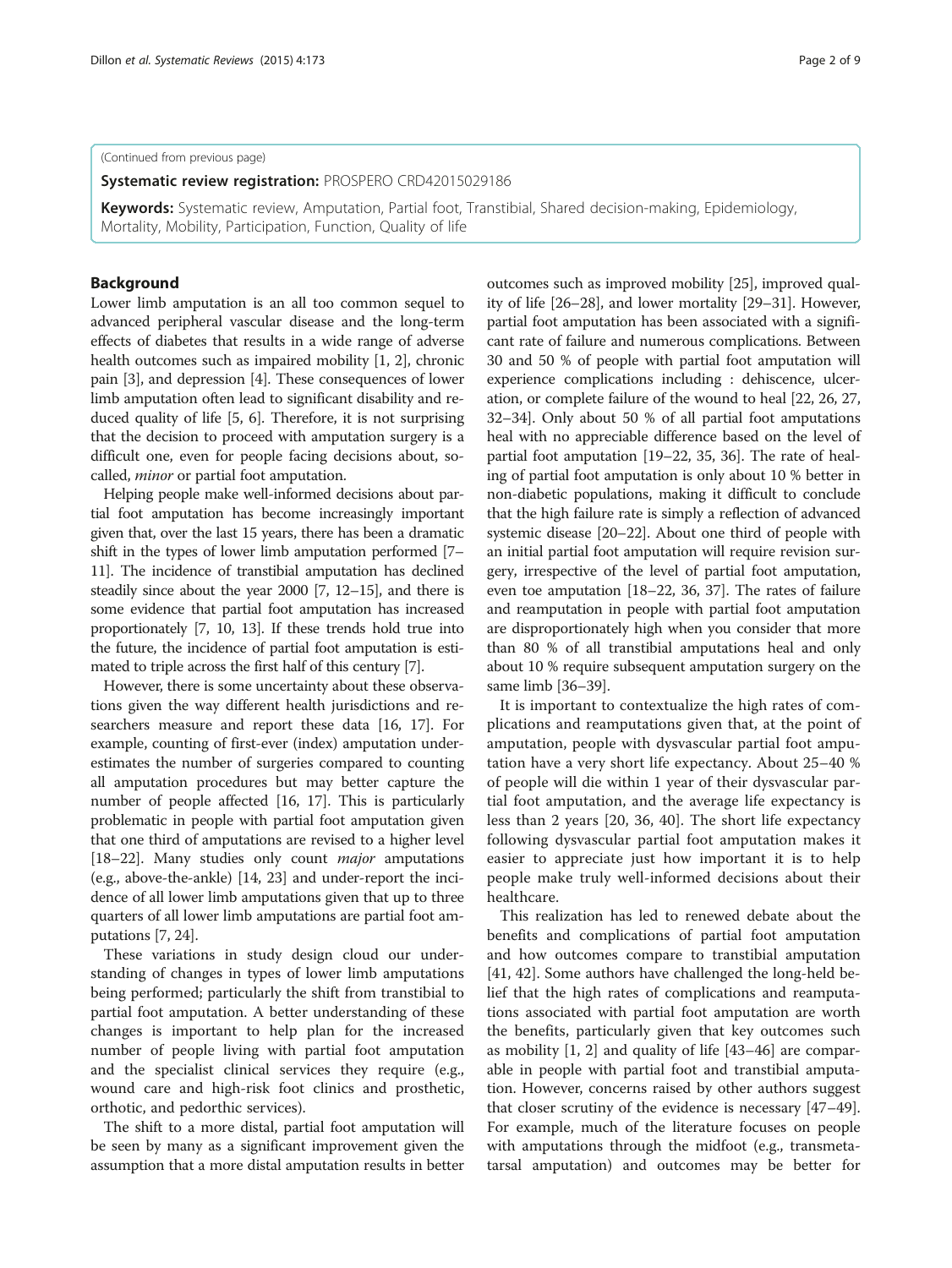people with toe amputations [[47](#page-8-0), [48](#page-8-0)]. Similarly, some studies report very high rates of wound healing in people with partial foot amputation—comparable to those for people with transtibial amputation—but it is unclear what made some surgical and rehabilitation programs so much more effective [[32](#page-8-0), [50](#page-8-0)]. Research seems to have been focused on outcomes related to surgery or gait with little emphasis on participation or psychosocial outcomes. This is of particular concern given that depression and anxiety are common experiences. For example, people with partial foot amputation report being fearful and anxious about the prospect of future amputations, which does not seem to be the case for people with transtibial amputation [\[51](#page-8-0)].

A comprehensive systematic review on these topics is important to accurately describe the outcomes of partial foot amputation and how these compare to alternative surgical interventions, specifically transtibial amputation. Findings from this systematic review could support creation of shared decision-making resources [\[52\]](#page-8-0) to help clinicians and patients make well-informed decisions about partial foot.

Shared decision-making is a consultative process whereby a clinician and patient jointly participate in making decisions about healthcare [\[52, 53\]](#page-8-0). It is recognized internationally as a hallmark of good clinical practice and a more effective means of influencing decisions about healthcare treatment compared to evidence summaries, best practice statements, clinical practice guidelines, or treatment algorithms [\[52](#page-8-0)]. The process of shared decision-making is seen as particularly valuable where there is uncertainty about the evidence for different treatment options or where decisions may be strongly influenced by an understanding of the potential benefits and harms or by a patient's preferences and values [\[52](#page-8-0)]. As such, it may be particularly valuable given the uncertainties about the outcomes for dysvascular partial foot amputation and how these compare to alternative surgical options such as transtibial amputation.

Hence, the aims of this systematic review are to, first, describe the outcomes of dysvascular partial foot amputation with particular reference to the:

- Incidence, prevalence, or rate of amputation
- Rate of mortality, wound failure, dehiscence or skin breakdown (i.e., ulceration) as well as time between index and ipsilateral reamputations
- Mobility, function, participation, quality of life, pain (i.e., phantom or residual limb pain), and psychosocial outcomes (i.e., depression, anxiety, body image, self-esteem)

And second, compare the outcomes of partial foot and transtibial amputation with reference to the same outcomes.

### Methods/design Search strategy

A number of databases will be searched individually using the OVID platform: MEDLINE, EMBASE, PsycINFO, and AMED. Stand-alone searches will also be conducted using : Cumulative Index of Nursing and Allied Health Literature (CINAHL), ProQuest Nursing and Allied Health, and Web of Science.

Where possible, these databases will be searched using the National Library of Medicine, Medical Subject Headings (MeSH) amputation as well as amputee. These MeSH terms are consistent with the root (e.g., amputation) and hierarchical branches (e.g., amputation/statistics and numerical data) commonly used to index research involving people with lower limb amputation. We will not employ MeSH terms related to the outcome measures of interest given that articles are not reliably indexed using these terms. For example, many studies that are indexed using the MeSH term quality of life do not actually measure that outcome. By contrast, studies that actually measure quality of life, but use outcome measures such as the Sickness Impact Profile, are often not indexed using the MeSH term quality of life. MeSH terms will be "exploded" to capture all branches of the MeSH hierarchy given the small additional increase in the search yield compared to a "focused" search using relevant hierarchical branches of the MeSH tree.

A list of search terms related to the population (e.g., amputation level) and outcome measures (e.g., quality of life), as well as their synonyms and acronyms, will be used in conjunction with wildcards and Boolean operators as part of a title, abstract, and keyword search. Given that some databases do not provide these exact field codes, alternatives will be used as necessary. For example, ProQuest Nursing and Allied Health does not include an author keyword field and as such, the alternative field code, identifiers (IF), will be used.

Each search strategy will be rigorously developed and tested. Individual search terms relating to each topic will be identified based on reading relevant systematic reviews, original research articles as well as searching databases of outcomes measures (e.g., rehabmeasures.org). Individual search terms will be constructed, tested, and adapted to ensure that variations in spelling, punctuation, acronyms, as well as adaptations to the names of outcomes (e.g., Prosthesis Evaluation Questionnaire is sometimes incorrectly described as the Prosthesis Experience Questionnaire) are captured using wildcards and proximity operators. Generic acronyms will be removed from the search to improve the relevance of the results (e.g., the acronym for the Keele Assessment of Participation (KPA) will likely identify articles measuring pressure in kiloPascals, kPa). These search terms will be built into larger search strings that include parentheses,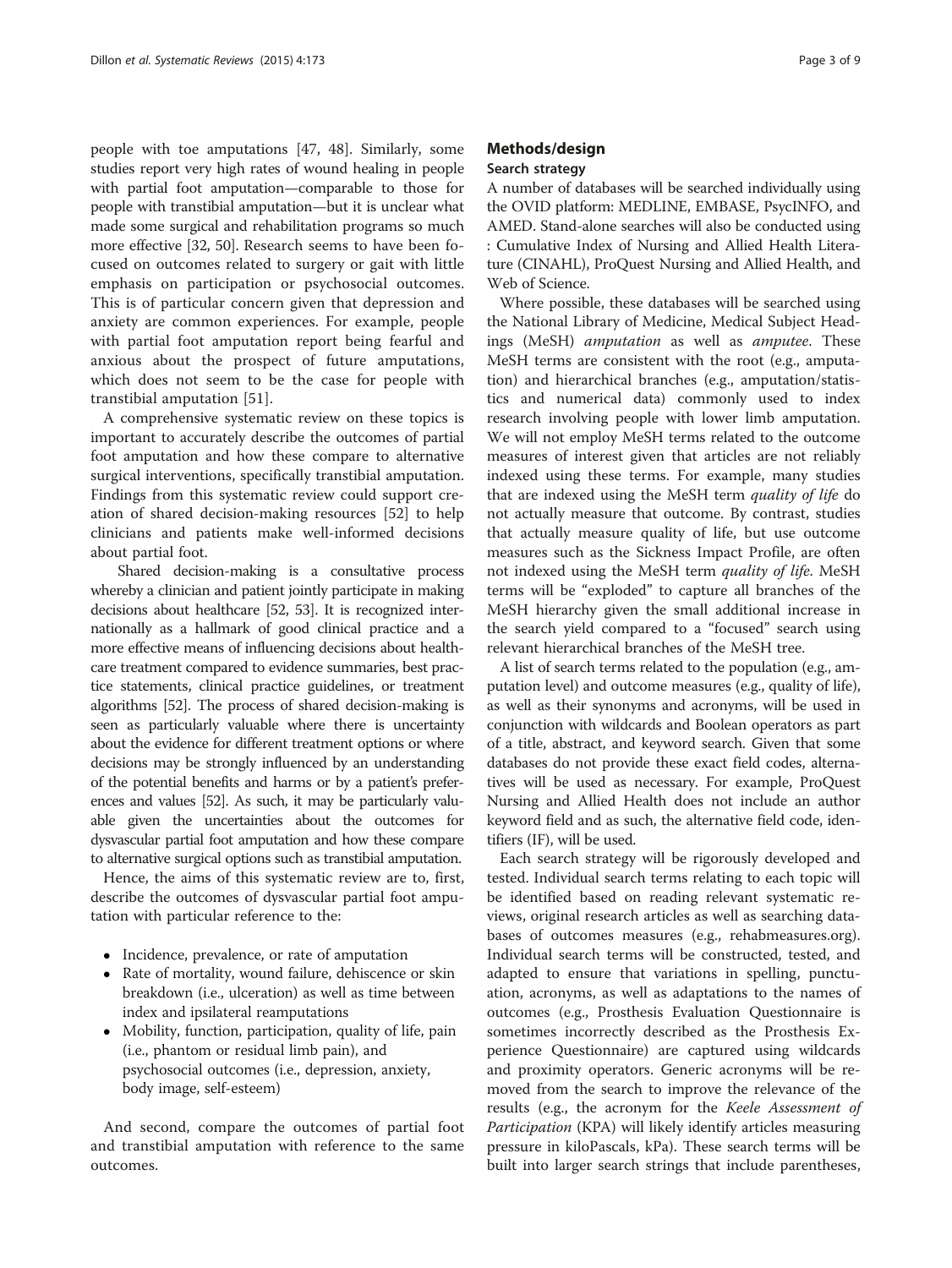quotation marks, and Boolean operators to control the logic of the search as appropriate to each database. These search strings will be tested by comparing the search terms to the words highlighted in the title, abstract, keywords, and MeSH terms included in the results. Errors will be queried, and the search strings will be adapted and retested as necessary. The precision and comprehensiveness of each search strategy will be evaluated by comparing the search results to a bank of known articles on each topic. Articles included in the bank will cover a range of journal titles and publication years. When the search fails to identify known articles included in the bank, the search strategy will be queried, adapted, and retested.

Given that the authors are native English speakers and that restriction of non-English language articles does not seem to alter the outcome of systematic reviews and meta-analyses [[54](#page-8-0), [55](#page-8-0)], all searchers will be limited to the English language. Search strategies will also be limited by time (i.e., 1 January 2000 to end search date) given that, in the decade prior to the year 2000, lower limb amputation above the ankle was increasingly common and the relative risk of amputation was significantly higher than has been the case since [\[12](#page-7-0), [14](#page-7-0), [15\]](#page-7-0). Treatments for diabetic complications and amputation surgery have also changed markedly over time with the commonplace use of revascularization surgery prior to amputation as an illustrative example [[15\]](#page-7-0). Similarly, advances in prosthetic technology have had a dramatic

effect on the interventions provided for people with partial foot and transtibial amputation (e.g., carbon fiber ankle foot orthoses and silicone liners), and there is some evidence of their effect on the outcomes of interest [[56, 57\]](#page-8-0). As such, it is felt that literature prior to the year 2000 will not provide the most current evidence with which to inform answers to our research aims or subsequent shared decision-making resources. Some databases will be further limited to the type of article to improve precision of the yield. For example, ProQuest Nursing and Allied Health will be limited to "peer reviewed articles" given that the database also indexes magazine and trade journals among other literature.

In keeping with the Preferred Reporting Items for Systematic Reviews and Meta-Analyses (PRISMA) guidelines [\[58](#page-8-0)], an illustrative search is presented for one database (Table 1). Similarly, detailed searchers will be constructed for each outcome and database included in the review.

Reference lists of articles that meet the inclusion criteria will be hand-searched to ensure that relevant publications have not been overlooked.

Given the significant lag between publication of early online articles and indexation in databases such as MED-LINE, we will conduct a forward citation search using articles that meet the inclusion criteria. We will perform the forward citation search using Google Scholar given that the proprietary algorithm does not rely on indexation in any database. The use of Google Scholar to search the

Table 1 Example search for the CINAHL database to identify quality of life literature for people with dysvascular partial foot and transtibial amputation

| Search           | Field code | Search term(s)                                                                                                                                                                                                                                                                                                                                                                                                                                                                                                                                                                                                                                                                                                                                                                                                                                                                                                                                                                |
|------------------|------------|-------------------------------------------------------------------------------------------------------------------------------------------------------------------------------------------------------------------------------------------------------------------------------------------------------------------------------------------------------------------------------------------------------------------------------------------------------------------------------------------------------------------------------------------------------------------------------------------------------------------------------------------------------------------------------------------------------------------------------------------------------------------------------------------------------------------------------------------------------------------------------------------------------------------------------------------------------------------------------|
| 1.               | MH         | "Amputation"                                                                                                                                                                                                                                                                                                                                                                                                                                                                                                                                                                                                                                                                                                                                                                                                                                                                                                                                                                  |
| 2.               | MH.        | "Amputees"                                                                                                                                                                                                                                                                                                                                                                                                                                                                                                                                                                                                                                                                                                                                                                                                                                                                                                                                                                    |
| $\overline{3}$ . | TI, AB, SU | (amput* AND (major OR lowerlimb* OR "lower limb"* OR "lower extremit*" OR "limb loss" OR LEA OR LLA))                                                                                                                                                                                                                                                                                                                                                                                                                                                                                                                                                                                                                                                                                                                                                                                                                                                                         |
| 4.               | TI, AB, SU | (amput* AND (transtibial OR "trans tibial" OR belowknee OR "below knee" OR (below W2 knee) OR TTA OR BKA))                                                                                                                                                                                                                                                                                                                                                                                                                                                                                                                                                                                                                                                                                                                                                                                                                                                                    |
| 5.               | TI, AB, SU | (amput* AND (minor OR "partial foot" OR Chopart* OR Lisfranc* OR tarsometatarsal OR transmetatarsal OR midtarsal OR<br>"mid tarsal" OR midfoot OR "mid foot" OR ray OR phalangeal OR metatarsophalangeal OR toe* OR transtarsal OR<br>"trans tarsal" OR TMT OR TMA OR MTP OR PFA))                                                                                                                                                                                                                                                                                                                                                                                                                                                                                                                                                                                                                                                                                            |
| 6.               |            | 1 OR 2 OR 3 OR 4 OR 5                                                                                                                                                                                                                                                                                                                                                                                                                                                                                                                                                                                                                                                                                                                                                                                                                                                                                                                                                         |
| 7.               | TI, AB, SU | SF 36 OR SF36 OR "Medical Outcome* Study Short Form*" OR "Medical Outcome* Study Short-Form*" OR "MOS SF 36"<br>OR "MOS SF36" OR "Sickness Impact Profile*" OR "SIP" (("Trinity Amputation and Prosthe* Experience") W1 (Survey OR Scale*))<br>OR TAPES OR "Prosthe* Evaluation Questionnaire" OR PEQ OR "WHO QOL BREF" OR "WHO QOLBREF" OR "WHOQOLBREF" OR<br>((WHO OR "World Health Organi#ation") W1 ("Quality of Life BREF" OR "Quality of Life Scale")) OR "RAND36" OR "RAND 36" OR<br>"Orthotic*and Prosthetic* User* Survey" OR OPUS OR (("Health Related") W1 "Quality of Life") OR HRQOL OR "Life Satisfaction<br>Questionnaire* 9" OR "LiSat 9" OR "Satisfaction With Life Scale" OR SWLS OR "Quality of Well Being" OR QWB* OR "Quality of<br>Life Index" OR QLI OR "EuroQOL*" OR "Euro QOL" OR EQ5D OR "EQ 5D" OR "Assessment of Quality of Life" OR AQoL OR<br>(Orthotic* W2 "prosthetic* user* survey") OR "Attitude to Artificial Limb* Questionnaire" OR AALQ |
| 8                |            | 6 AND 7                                                                                                                                                                                                                                                                                                                                                                                                                                                                                                                                                                                                                                                                                                                                                                                                                                                                                                                                                                       |
| 9.               |            | Limit 8 to English language                                                                                                                                                                                                                                                                                                                                                                                                                                                                                                                                                                                                                                                                                                                                                                                                                                                                                                                                                   |
| 10.              |            | Limit 9 to publication date: 01.01.2000 to 31.12.2015                                                                                                                                                                                                                                                                                                                                                                                                                                                                                                                                                                                                                                                                                                                                                                                                                                                                                                                         |
| 11.              |            | Limit 10 to peer reviewed, academic journals                                                                                                                                                                                                                                                                                                                                                                                                                                                                                                                                                                                                                                                                                                                                                                                                                                                                                                                                  |

Field codes: MH exact major and minor subject headings (MeSH, National Library of Medicine Medical Subject Headings), TI title, AB abstract, SU subject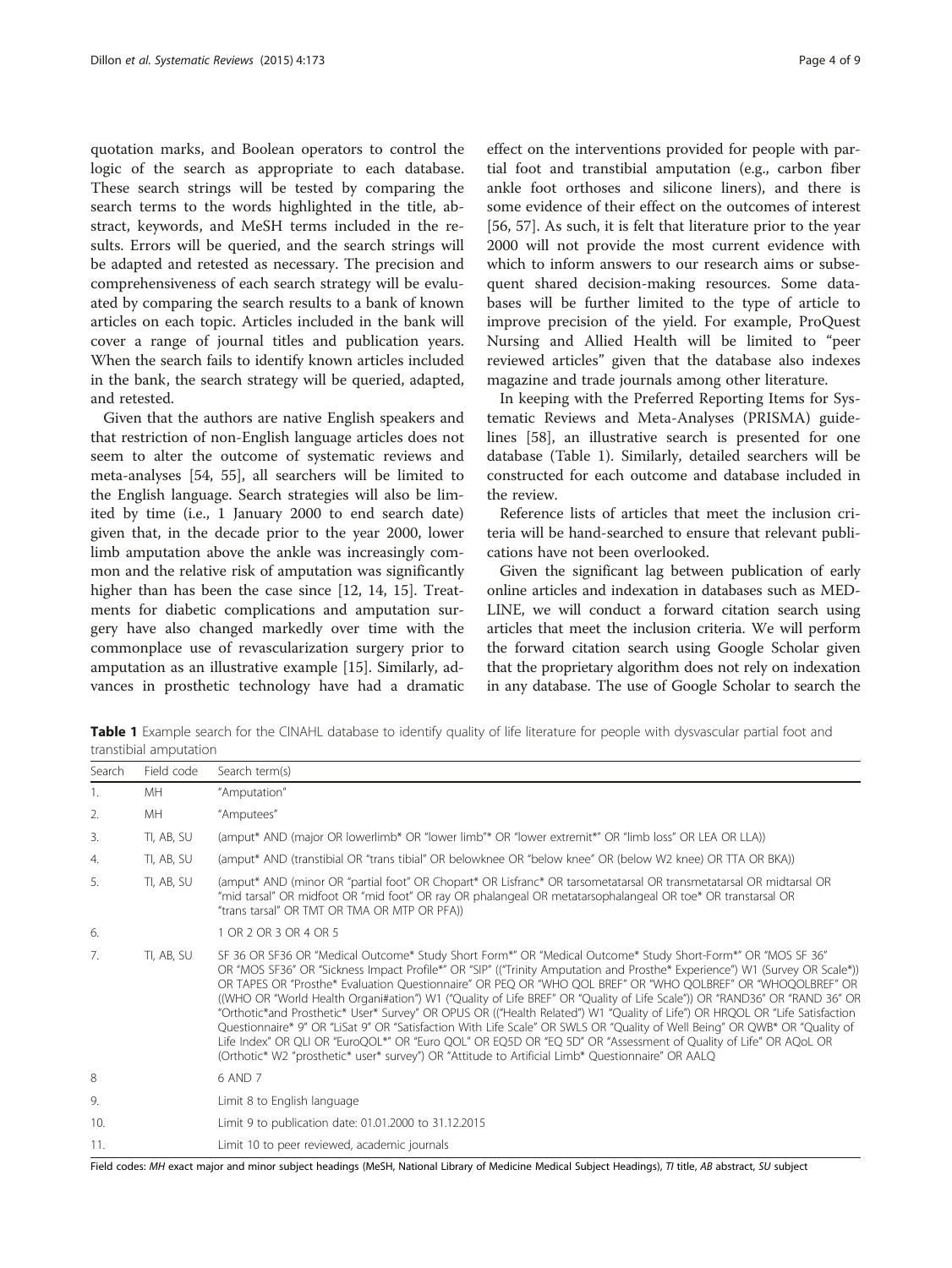literature not indexed elsewhere is an increasingly accepted practice to augment traditional database searches [[59](#page-8-0)–[61](#page-8-0)].

### Data management

Results from each database search will be exported directly into a shared online library in EndNote X7.2.1 (Thomson Reuters Inc.). Using the "find duplicates" feature in EndNote, duplicate records will be checked and deleted. Hand-searching the EndNote records for duplicates will also be undertaken given that small differences in the bibliographic information (e.g., inclusion of a middle initial in the authors' name) often means that duplicates will not be automatically detected. Full-text copies of articles will be sourced using the "find full text" feature in EndNote or manually retrieved (e.g., through interlibrary loan services). Where articles are manually retrieved, electronic versions will be subsequently linked to the relevant EndNote record.

EndNote records will then be exported into a Microsoft Excel spreadsheet using a custom-made EndNote output style. The EndNote output style will allow key bibliographic information about each reference (i.e., EndNote reference number, authors, title, year, journal title, volume, issue, page, and abstract) to be exported in a tab delimited format such that it can be opened in Excel. The resulting Excel spreadsheet will include each article on a single row and separate columns for the bibliographic information. Additional columns will be added to allow decisions about inclusion/exclusion to be recorded, reasons for exclusion, and to record information about the number of full-text articles inspected. The same spreadsheet will be expanded for data extraction and to record details of the critical appraisal of each article as detailed in later sections of the protocol.

To record details necessary for completion of the PRISMA flowchart, a separate tab in the Excel spreadsheet will be used to record details about the number of articles retrieved from each database, duplicates removed, records screened based on title and abstract or full-text, as well as the number of additional records retrieved from handsearching and forward citation searches.

### Selection process

The following criteria will be used to determine inclusion:

- 1. Peer reviewed studies of original research
- 2. Studies published in the English language
- 3. Studies published since 1 January 2000
- 4. For the first aim—describe outcomes of dysvascular partial foot amputation—studies must include discrete cohort(s) with dysvascular partial foot amputation (with or without diabetes), acknowledging that some studies will include subgroups with different levels of partial foot amputation
- 5. For the second aim—compare outcomes of dysvascular partial foot and transtibial amputation—studies must include discrete cohorts with dysvascular partial foot amputation and transtibial amputation (with or without diabetes).
- 6. Studies that measure the outcome(s) of interest, specifically:
	- (a) Incidence, prevalence, or rate of amputation (b)Rate of mortality, wound failure, dehiscence or skin breakdown (i.e., ulceration) as well as time
	- between index and ipsilateral reamputations (c)Mobility, functional ability, participation, quality
	- of life, pain, or psychosocial outcomes

It is anticipated that the operational definitions and time points of these outcomes will vary across studies. As such, studies that meet these criteria will be included irrespective of how the outcome has been defined or the time point at which it was measured. By way of example, studies reporting the rate of mortality will be included irrespective of the time point at which the outcome was measured (e.g., 1, 3, or 5 years post amputation). Given that some of the outcomes are not so readily defined, we include the following definitions. For the purposes of this review, mobility is defined as the ability to move independently from one place to another [\[62, 63](#page-8-0)]. By virtue of this definition, outcomes focusing on distance and time, or those that decompose movement into discrete subtasks (e.g., sit to stand), will be included along with community measures of mobility that reflect the potential impairment that results from environmental barriers common to many day-to-day mobility tasks in the community. Participation is defined as involvement in all areas of life [[64\]](#page-8-0) and thereby includes outcomes that capture involvement in a broad range of life situations such as family roles, self-care needs, social activities, work, and education. Functional ability is defined as the skill to perform activities [[63\]](#page-8-0)—typically activities of daily living, such as self-care—and the degree to which difficulty limits independence with these activities. Psychological outcomes of interest include depression, anxiety, body image, and self-esteem given publications highlighting these experiences among people with partial foot amputation [\[51](#page-8-0), [65\]](#page-8-0). Similarly, measures of phantom and residual limb pain will also be recorded.

By virtue of the inclusion criteria, studies with a heterogeneous sample of different amputation levels (e.g., all above-the-ankle amputations) or causes (e.g., trauma and peripheral vascular disease) will be excluded. While editorials, letters, conference abstracts, and opinion pieces will be excluded, there will be no other restrictions regarding study design.

Definitions of transtibial and partial foot amputation will be consistent with the International Standards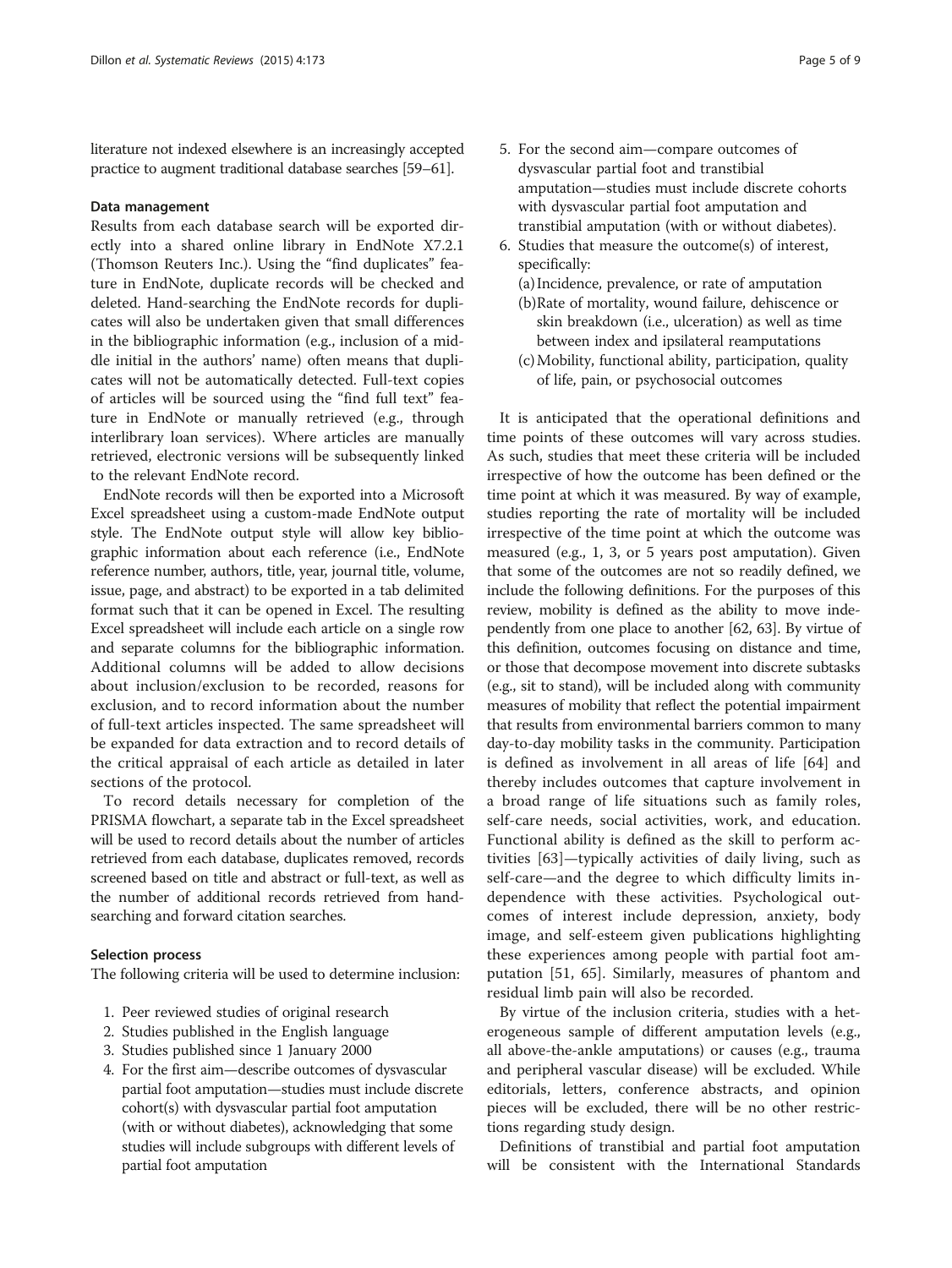<span id="page-5-0"></span>Organization (ISO) definitions [\[66\]](#page-8-0) and as such all levels of partial foot amputation, including toe amputation, will be included. By virtue of the ISO definition, ankle disarticulation (i.e., Syme amputation) is not considered a partial foot amputation and as such, studies focused on this level of amputation will be excluded.

Search results will be screened by one investigator based on review of the title and abstract. In cases where insufficient detail is reported in the abstract, the full-text article will be retrieved. Given that the inclusion criteria are unambiguous and do not require complex judgment, it will be unnecessary to routinely involve two investigators in the screening process [\[67](#page-8-0)]. On occasion, a second opinion may be sought from another investigator and any disagreement will be resolved through discussion until consensus. Following screening based on title and abstract, full-text articles will be retrieved and independently reviewed by two investigators to confirm inclusion.

#### Quality appraisal/risk of bias in individual studies

We will use the McMaster Critical Review Forms [\[68, 69](#page-8-0)] to assess methodological quality and identify sources of bias in included articles. The McMaster Critical Review Forms are one of the few appraisal tools appropriate for use with a wide variety of study designs [[70](#page-8-0)] and include structured guidelines to reduce the likelihood of errors with use [[71](#page-8-0)]. The McMaster Critical Review Forms meet acceptable standards for content and initial

construct validity as well as inter-rater and test re-test reliability [[72\]](#page-8-0). Results from the quality appraisal will be reported in tabular format using Microsoft Excel and include detailed comments to support the checklist items, as illustrated in Table 2.

#### Data extraction

A data extraction spreadsheet will be developed in Microsoft Excel based on the Cochrane Consumers and Communication Review Group's data extraction template to allow socio-demographic (e.g., age, sex, etiology, level of amputation, comorbidities), methodological (e.g., aim, study design, recruitment method, inclusion criteria), results (e.g., outcome measures), and quality appraisal details (using checklist items and comments) to be systematically recorded [\[73](#page-8-0)]. The layout of the spreadsheet and the included fields will be based on previous systematic reviews that included people with partial foot or transtibial amputation, similar outcome measures, and quality appraisal tools [[45](#page-8-0), [57](#page-8-0), [74](#page-8-0)]. In keeping with recommendations to reduce error rates and omissions and improve reliability of data extraction, column headings will include intuitive acronyms, units of measurement, and fields for comments. For example, comments embedded in the column headings for the critical appraisal checklist items will include the actual question and decision rules so that reviewers can "scroll-over" the column heading for these details. Where possible, pull-down menus will be used to

Table 2 Example table showing results of a quality appraisal for two quality of life (QoL) studies using the McMaster Critical Review Form for quantitative studies [\[45\]](#page-8-0)

|                       | Aim +<br>background |              | Study design                                                                                                                                                                                                                                                                                                                                                                                                                                                                                                                                                                                                                                                                                                                                          | Sample      |  |  | Outcomes |   | Intervention |  |  | <b>Results</b> |   |   | Conclusion |   |
|-----------------------|---------------------|--------------|-------------------------------------------------------------------------------------------------------------------------------------------------------------------------------------------------------------------------------------------------------------------------------------------------------------------------------------------------------------------------------------------------------------------------------------------------------------------------------------------------------------------------------------------------------------------------------------------------------------------------------------------------------------------------------------------------------------------------------------------------------|-------------|--|--|----------|---|--------------|--|--|----------------|---|---|------------|---|
| Study                 |                     | <sub>B</sub> |                                                                                                                                                                                                                                                                                                                                                                                                                                                                                                                                                                                                                                                                                                                                                       |             |  |  | G        | Н |              |  |  |                | M | N |            | P |
| Boutoille et al. [46] |                     |              | Case-control                                                                                                                                                                                                                                                                                                                                                                                                                                                                                                                                                                                                                                                                                                                                          | 34          |  |  |          |   |              |  |  | V              |   |   |            |   |
|                       |                     |              |                                                                                                                                                                                                                                                                                                                                                                                                                                                                                                                                                                                                                                                                                                                                                       | $25-9^a$    |  |  |          |   |              |  |  |                |   |   |            |   |
|                       |                     |              | Reviewer comments: Unclear description of aim and background. New results were presented in the discussion. QoL in the<br>partial foot and transtibial amputee cohorts were compared to non-amputee cohort with foot ulceration but not to each other.<br>Detailed sample demographic information was not provided. Co-intervention: the foot ulcer group was receiving active treatment<br>while the amputee group had completed rehabilitation. Power bias present in assessment of capacity for inclusion, as the participants'<br>doctor decided if they were able to complete the survey. High risk of type-1 error due to multiple t tests employed. Large variability<br>in the results, making it difficult to detect meaningful differences. |             |  |  |          |   |              |  |  |                |   |   |            |   |
| Peters et al. [43]    |                     |              | Case-control                                                                                                                                                                                                                                                                                                                                                                                                                                                                                                                                                                                                                                                                                                                                          | 124.        |  |  |          |   |              |  |  |                |   |   |            |   |
|                       |                     |              |                                                                                                                                                                                                                                                                                                                                                                                                                                                                                                                                                                                                                                                                                                                                                       | $35 - 89^a$ |  |  |          |   |              |  |  |                |   |   |            |   |
|                       |                     |              | Reviewer comments: Control bias: the case and control groups were significantly different in terms of: gender, duration of<br>dishates and degree of nouronathy. Only accorded with Ciclopean Impact Drofile, focusing an functional status, Data pooled for                                                                                                                                                                                                                                                                                                                                                                                                                                                                                          |             |  |  |          |   |              |  |  |                |   |   |            |   |

diabetes, and degree of neuropathy. QoL assessed with Sickness Impact Profile, focusing on functional status. Data pooled for persons with transtibial and transfemoral amputations (high level) and all levels of partial foot amputation (mid-level). A large variability in the results makes it difficult to detect meaningful differences. High chance of a Type 1 error given between group comparisons of multiple dependent variables.

Quality assessment items from McMaster University Critical Review Form—quantitative studies are listed as per the following key: A: Was the study purpose stated clearly?; B: Was relevant background literature reviewed?; C: Study design; D: Sample size (n) and the number of cases versus controls as applicable; E: Was the sample described in detail?; F: Was sample size justified?; G: Were the outcome measures reliable?; H: Were the outcome measures valid?; I: Was intervention described in detail?; J: Was contamination avoided?; K: Was co-intervention avoided?; L: Were results reported in terms of statistical significance?; M: Were the analysis method(s) appropriate?; N: Was clinical importance reported?; O: Were dropouts reported?; P: Were conclusions appropriate given study methods and results? Note: For clarity, only questions with affirmative responses have been shown <sup>a</sup>Number of cases versus controls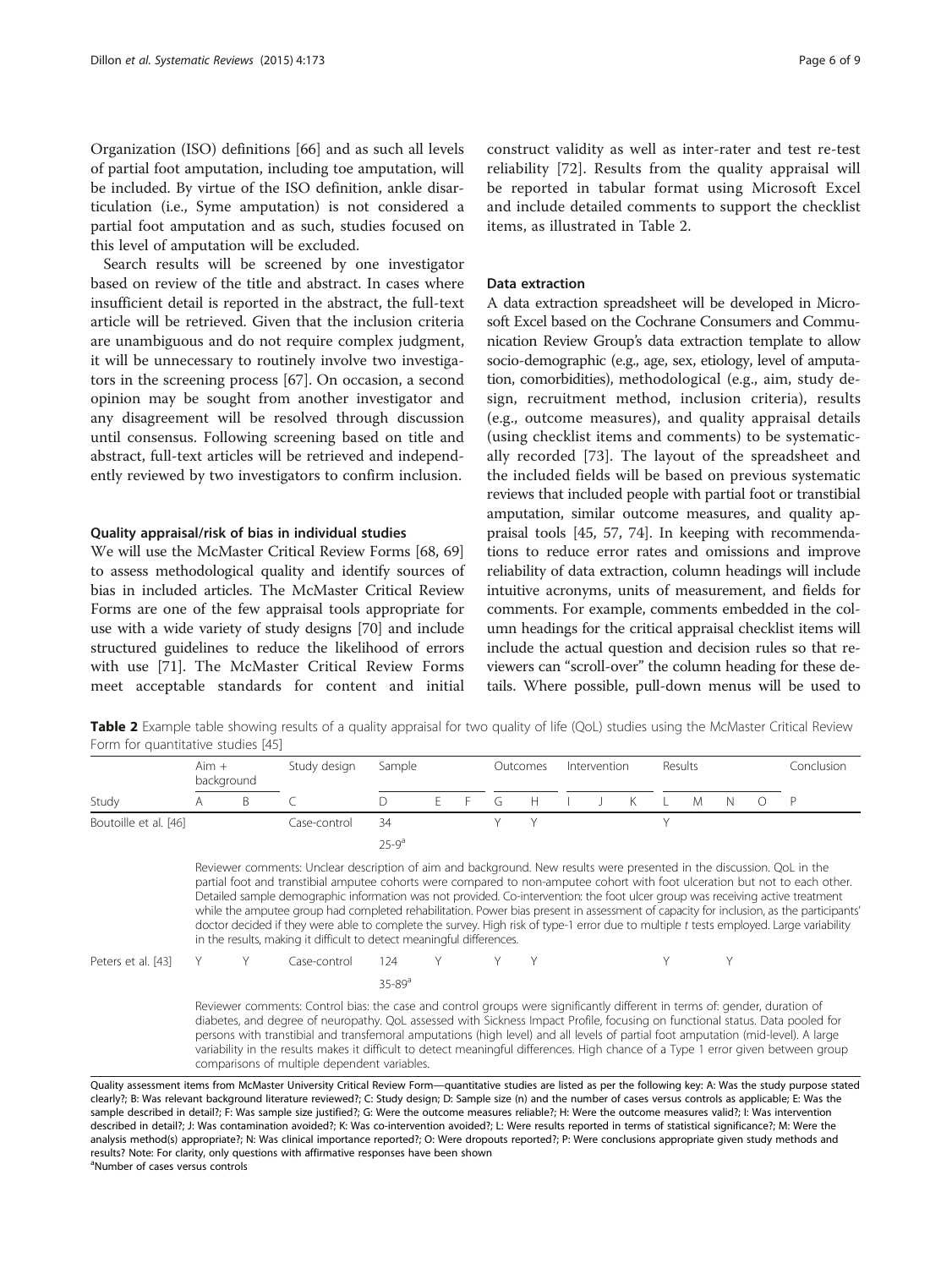standardize data entry (e.g., list of study designs) and coding (e.g., yes/no/unclear/not reported/not applicable).

Prior to implementation, the data extraction spreadsheet will be piloted and refined. A number of articles covering the range of topics will be appraised by each of the reviewers and data extracted. Adaptations to the spreadsheet will be made in response to feedback on the pilot.

Included articles will be independently appraised by two reviewers with good knowledge of the content area and experience in conducting systematic reviews, including the process of data extraction and verification. Data will be extracted by a primary reviewer and checked for accuracy and clarity by a second reviewer. Given the scope of the review, single data extraction with independent verification is preferred to duplicate data extraction given the significant time saving (average 50 min per article) [[75\]](#page-8-0) and that both approaches result in very similar error rates (single extraction 17 %; double extraction 14.5 %) [[75](#page-8-0)] that have been shown to be inconsequential to the final outcome [\[75](#page-8-0), [76\]](#page-8-0). Disagreements or inconsistencies in the data extraction or critical appraisal will be resolved through discussion until consensus. As necessary, a third reviewer will be called upon to also appraise the article and contribute to the consensus decision. Authors of the original research will be contacted for additional information or to clarify aspects of the method design as deemed necessary.

Where data for the same participants has been reported across multiple studies, subject numbers, demographics, and outcomes will be compared for discrepancies. If there is uncertainty about the similarity of the study participants and results, authors of the original research will be contacted for clarification. Where data for the same subjects is reported across multiple studies, reference will be made to all the studies but data will be treated as a single source.

### Data summary and reporting

Findings from the review will be reported as a narrative without meta-analysis given that previous reviews involving people with partial foot amputation [[42, 45, 57](#page-8-0)] suggest that there will be few studies on each outcome and these will be heterogeneous in terms of study design, outcome measures used, and subjects included, thus making meta-analysis inappropriate. As an illustrative example, a recent quality of life review [\[45](#page-8-0)] found just two case-controlled studies reporting data in people with partial foot amputation and transtibial amputation (Table [2](#page-5-0)). Each study used a different outcome measure, and details about the participants' sex or the presence of comorbidities were not adequately reported, which made it difficult to assess the degree to which participants were similar across these studies (Table [2\)](#page-5-0). This illustrative example typifies much of the literature involving

people with limb loss and highlights why narrative reviews have been widely used [\[45](#page-8-0), [57, 77\]](#page-8-0).

In this review, the result narratives will be presented by topic (e.g., mobility) and the literature characterized in terms of study designs, subject characteristics, and outcome measures used. Studies will also be characterized in terms of their quality/risk of bias using the findings of the critical appraisal. Common issues with internal and external validity will be discussed with a specific focus on limitations that lead to imprecision, indirectness, inconsistency, and publication bias [\[78](#page-8-0)]. The extent to which these issues impact the results will be discussed and lead to an understanding about which studies engender the most confidence in the results and why. Where possible, results will be reported with a breakdown by level of partial foot amputation and comparisons to the outcomes of people with transtibial amputation will be made.

### **Discussion**

#### Evidence for shared decision-making resources

We hope that by critically apprising and synthesizing evidence on the outcomes of partial foot amputation, we will be able to include information in future shared decision-making resources that is consistent with a wellinformed interpretation of the current research evidence. In this way, the shared decision-making resources we create can help people engage in meaningful and often difficult discussions about dysvascular partial foot amputation given uncertainties about the outcomes and how these compare to alternative surgical options such as transtibial amputation.

### Method design considerations

There are a number of considerations that influence the design of the protocol for this systematic review that are important to acknowledge. The protocol was deliberately designed to address the primary aim of the review, that is, to describe the outcomes of dysvascular partial foot amputation. While the secondary aim is to compare outcomes between people with dysvascular partial foot and transtibial amputation, it is important to realize that it is largely cohort studies, not randomized control trials, that will provide the most appropriate evidence to inform this aim, as it would be unethical to randomize people to receive either a partial foot or transtibial amputation given that such decisions are highly influenced by a patient's preferences and values [[52\]](#page-8-0). It should come as no surprise that we do not expect any randomized control trials will be included in this review. By logical extension, the risk of bias in individual studies as well as confidence in the cumulative evidence cannot be judged by criteria suited to randomized control trials. As such, we hope readers appreciate our approach to assessing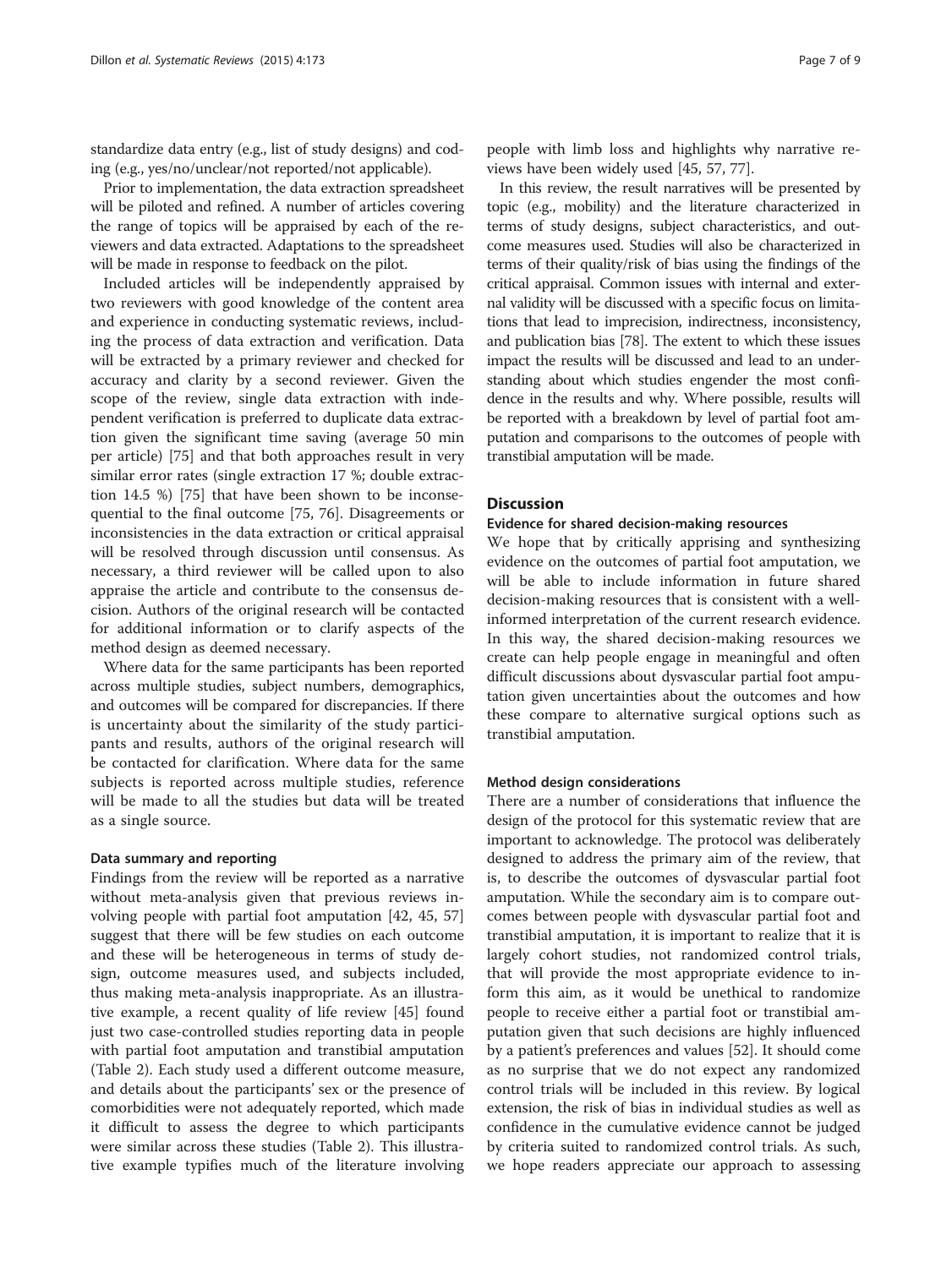<span id="page-7-0"></span>the risk of bias as well as describing the strength of the body of the evidence using a narrative approach.

### Additional files

[Additional file 1:](dx.doi.org/10.1186/s13643-015-0161-9) PRISMA-P 2015 checklist—recommended items to include in a systematic review protocol.

[Additional file 2:](dx.doi.org/10.1186/s13643-015-0161-9) Grant award letter from the funding body.

#### Abbreviations

MeSH: National Library of Medicine, Medical Subject Headings; PRISMA: Preferred Reporting Items for Systematic Reviews and Meta-Analyses; ISO: International Standards Organization.

#### Competing interests

Each of the authors has previously published research that will be included in this systematic review. The authors declare that they have no financial competing interests.

#### Authors' contributions

MD led the development and writing of the protocol. MD and SF conceptualized the research aims and wrote the justification. MQ provided the critical review of the research aims and justification. MD and MQ developed, tested, and revised the search strategies. SF provided the critical review of the search strategies. MQ developed the data extraction templates. MD and SF tested the data extraction templates and provided critical feedback. MD developed the procedures for data management. MD and MQ developed the procedures for data summary and reporting. SF provided the critical feedback on the data summary and reporting procedures. SF and MD drafted the discussion. All authors reviewed the protocol for important intellectual content. The work was funded by a grant to MD and SF. The guarantor of the review is MD. All authors have read and approved the final manuscript.

#### Acknowledgements

The authors wish to acknowledge the following individuals who provided critical feedback on the draft protocol: Professor Tammy Hoffman, Professor Joseph Czerniecki, and Don Shurr. The authors were funded to conduct this work by a grant from the American Orthotic Prosthetic Association (RFP-04012015) awarded to Drs. Michael Dillon and Stefania Fatone. The funding body did not have any role in the design of the protocol, writing of the manuscript, or the decision to submit for publication.

#### Author details

<sup>1</sup>Discipline of Prosthetics and Orthotics, College of Science, Health and Engineering, La Trobe University, Melbourne 3086, Australia. <sup>2</sup>Northwestern University Prosthetic and Orthotic Centre, Feinberg School of Medicine, Northwestern University, 680 N Lake Shore Drive, Suite 1100, Chicago, IL 60611, USA.

### Received: 13 November 2015 Accepted: 25 November 2015 Published online: 04 December 2015

#### References

- 1. Czerniecki JM, Turner AP, Williams RM, Hakimi KN, Norvell DC. Mobility changes in individuals with dysvascular amputation from the presurgical period to 12 months postamputation. Arch Phys Med Rehabil. 2012;93(10): 1766–73.
- 2. Norvell DC, Turner AP, Williams RM, Hakimi KN, Czerniecki JM. Defining successful mobility after lower extremity amputation for complications of peripheral vascular disease and diabetes. J Vasc Surg. 2011;54(2):412–9.
- 3. Ehde DM, Czerniecki JM, Smith DG, Campbell KM, Edwards WT, Jenson MP, et al. Chronic phantom sensations, phantom pain, residual limb pain, and other regional pain after lower limb amputation. Arch Phys Med Rehabil. 2000;81(8):1039–44.
- 4. Behel JM, Rybarczyk B, Elliott TR, Nicholas JJ, Nyenhuis D. The role of perceived vulnerability in adjustment to lower extremity amputation: a preliminary investigation. Rehabil Psychol. 2002;47(1):92–105.
- 5. Sinha R, van den Heuvel WJA, Arokiasamy P. Factors affecting quality of life in lower limb amputees. Prosthet Orthot Int. 2011;35(1):90–6.
- 6. Sinha R, van den Heuvel WJ, Arokiasamy P, van Dijk JP. Influence of adjustments to amputation and artificial limb on quality of life in patients following lower limb amputation. Int J Rehabil Res. 2014;37(1):74–9.
- 7. Dillon MP, Kohler F, Peeva V. Incidence of lower limb amputation in Australian hospitals from 2000 to 2010. Prosthet Orthot Int. 2014;38(2):122–32.
- 8. Trautner C, Haastert B, Mauckner P, Gatcke LM, Giani G. Reduced incidence of lower-limb amputations in the diabetic population of a German city, 1990-2005: results of the Leverkusen Amputation Reduction Study (LARS). Diabetes Care. 2007;30(10):2633–7.
- 9. van Houtum WH, Rauwerda JA, Ruwaard D, Schaper NC, Bakker K. Reduction in diabetes-related lower-extremity amputations in The Netherlands: 1991-2000. Diabetes Care. 2004;27(5):1042–6.
- 10. Vamos EP, Bottle A, Edmonds ME, Valabhji J, Majeed A, Millett C. Changes in the incidence of lower extremity amputations in individuals with and without diabetes in England between 2004 and 2008. Diabetes Care. 2010; 33(12):2592–7.
- 11. Fortington LV, Rommers GM, Postema K, van Netten JJ, Geertzen JH, Dijkstra PU. Lower limb amputation in Northern Netherlands: unchanged incidence from 1991-1992 to 2003-2004. Prosthet Orthot Int. 2013;37(4):305–10.
- 12. Li Y, Burrows NR, Gregg EW, Albright A, Geiss LS. Declining rates of hospitalization for nontraumatic lower-extremity amputation in the diabetic population aged 40 years or older: U.S., 1988-2008. Diabetes Care. 2012;35(2):273–7.
- 13. Lombardo FL, Maggini M, De Bellis A, Seghieri G, Anichini R. Lower extremity amputations in persons with and without diabetes in Italy: 2001-2010. PLoS One. 2014;9(1):e86405.
- 14. Ikonen TS, Sund R, Venermo M, Winell K. Fewer major amputations among individuals with diabetes in Finland in 1997-2007: a population-based study. Diabetes Care. 2010;33(12):2598–603.
- 15. Gregg EW, Li Y, Wang J, Burrows NR, Ali MK, Rolka D, et al. Changes in diabetes-related complications in the United States, 1990-2010. N Engl J Med. 2014;370(16):1514–23.
- 16. Jeffcoate WJ. The incidence of amputation in diabetes. Acta Chir Belg. 2005;105(2):140–4.
- 17. Jeffcoate WJ, van Houtum WH. Amputation as a marker of the quality of foot care in diabetes. Diabetologia. 2004;47(12):2051–8.
- 18. Izumi Y, Satterfield K, Lee S, Harkless LB. Risk of reamputation in diabetic patients stratified by limb and level of amputation: a 10-year observation. Diabetes Care. 2006;29(3):566–70.
- 19. Elsharawy MA. Outcome of midfoot amputations in diabetic gangrene. Ann Vasc Surg. 2011;25(6):778–82.
- 20. Landry G, Silverman D, Liem T, Mitchell E, Moneta G. Predictors of healing and functional outcome following transmetatarsal amputations. Arch Surg. 2011;146(9):1005–9.
- 21. Nguyen TH, Gordon IL, Whalen D, Wilson SE. Transmetatarsal amputation: predictors of healing. Am Surg. 2006;72(10):973–7.
- 22. Pollard J, Hamilton GA, Rush SM, Ford LA. Mortality and morbidity after transmetatarsal amputation: retrospective review of 101 cases. J Foot Ankle Surg. 2006;45(2):91–7.
- 23. Eskelinen E, Lepantalo M, Hietala EM, Sell H, Kauppila L, Maenpaa I, et al. Lower limb amputations in Southern Finland in 2000 and trends up to 2001. Eur J Vasc Endovasc Surg. 2004;27(2):193–200.
- 24. Driver VR, Madsen J, Goodman RA. Reducing amputation rates in patients with diabetes at a military medical center: the limb preservation service model. Diabetes Care. 2005;28(2):248–53.
- 25. Larsson J, Agardh C, Apelqvist J, Stenstrom A. Long-term prognosis after healed amputation in patients with diabetes. Clin Orthop Relat Res. 1998;350:149–58.
- 26. Imam U, Elsawy A, Balbaa A. Functional outcome and complications of partial foot amputations in diabetics. Egypt J Surg. 2007;26(3):106–14.
- 27. Dudkiewicz I, Schwarz O, Heim M, Herman A, Siev-New I. Trans-metatarsal amputation in patients with diabetic foot: reviewing 10 years experience. Foot. 2001;19(4):201–4.
- 28. Goktepe AS, Cakir B, Yilmaz B, Yazicioglu K. Energy expenditure of walking with prostheses: comparison of three amputation levels. Prosthet Orthot Int. 2010;34(1):31–6.
- 29. Attinger CE, Brown BJ. Amputation and ambulation in diabetic patients: function is the goal. Diabetes Metab Res Rev. 2012;28:93–6.
- 30. Brown M, Tang W, Patel A, Baumhauer J. Partial foot amputation in patients with diabetic foot ulcers. Foot Ankle Int. 2012;33(9):707–16.
- 31. Evans KK, Attinger CE, Al-Attar A, Salgado C, Chu CK, Mardini S, et al. The importance of limb preservation in the diabetic population. J Diabetes Complications. 2011;25(4):227–31.